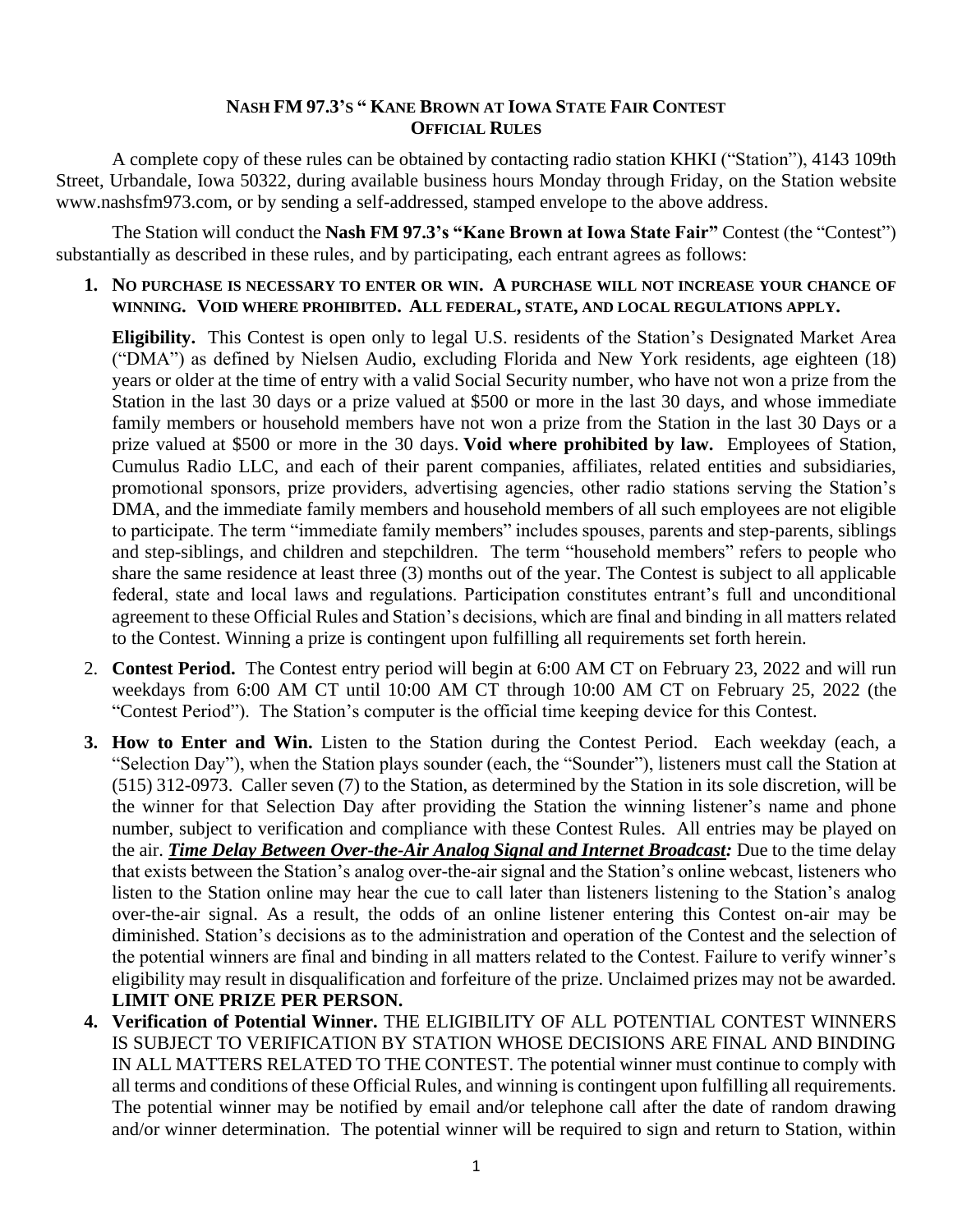three (3) days of the date notice is sent, an affidavit of eligibility and a liability/publicity release (except where prohibited) to claim the prize, if applicable. A winner who returns the affidavit of eligibility and liability/publicity release will be deemed to have accepted the contest prize and thereafter will not be permitted to rescind their acceptance of the prize and/or return the prize. If a potential winner cannot be contacted, fails to sign and return the affidavit of eligibility and/or the liability/publicity release within the required time period (if applicable), or if the prize or prize notification is returned as undeliverable, potential winner forfeits prize. In the event that the potential winner of a prize is disqualified for any reason, Station may award the applicable prize to an alternate winner by random drawing from among all remaining eligible entries. Unclaimed prizes may not be awarded.

**5. Prizes.** Three (3) prizes will be awarded in this Contest. Each winner will receive: Two (2) tickets to the Kane Brown concert event at the Iowa State Fair 2022 on Thursday, August 18, 2022 at 8:00 PM at the Iowa State Fairgrounds, 3000 East Grand Avenue, Des Moines, Iowa 50317

The approximate retail value ("ARV") of each prize is One Hundred Sixty-Four Dollars (**\$164).** 

## **TOTAL ARV OF ALL CONTEST PRIZES IS: FOUR HUNDRED NINETY-TWO DOLLARS (\$492).**

## **For entry to the prize event(s), each event attendee may be required to show valid proof of vaccination against the COVID-19 virus and/or valid proof of a negative test for the COVID-19 virus within 72 hours (or such other time as the event organizers require) prior to the event(s).**

Winner is responsible for all taxes associated with prize receipt and/or use. Odds of winning a prize depend on a number of factors including the number of eligible entries received during the Contest Period and listeners participating at any given time.

There is no substitution, transfer, or cash equivalent for prizes, except that the Station may, in its sole discretion and to the extent permitted by law, substitute prizes of comparable value or cash. The prizes are expressly limited to the item(s) listed above and do not include taxes, gratuities or any other expenses. Any tickets and/or gift certificates/cards awarded as part of a prize will be subject to the terms and conditions set forth by the issuer and are valid only on the date(s) printed on the tickets or gift certificates/cards. Other restrictions may apply.

If any prize or a portion of any prize is postponed, cancelled, or otherwise unavailable due to disease, epidemic, pandemic, quarantine, any acts of government and/or any reason that is beyond the control of Station or any Sponsor, then no substitution shall be provided. Station and any Sponsors make no representation or warranty about the safety of any prize. By accepting and using a prize, each winner acknowledges and assumes all risks of accepting and using the prize, and any other risks associated with the prize.

**6. Entry Conditions and Release.** By entering, each entrant agrees to: (a) comply with and be bound by these Official Rules and the decisions of the Station, which are binding and final in all matters relating to this Contest; (b) release and hold harmless Station, Sponsor, Cumulus Media New Holdings Inc., and each of their affiliated companies, participating sponsors, the prize suppliers and any other organizations responsible for sponsoring, fulfilling, administering, advertising or promoting the Contest, and each of their respective past and present officers, directors, employees, agents and representatives (collectively, the "Released Parties") from and against any and all claims, expenses, and liability, including but not limited to negligence and damages of any kind to persons and property, including but not limited to invasion of privacy (under appropriation, intrusion, public disclosure of private facts, false light in the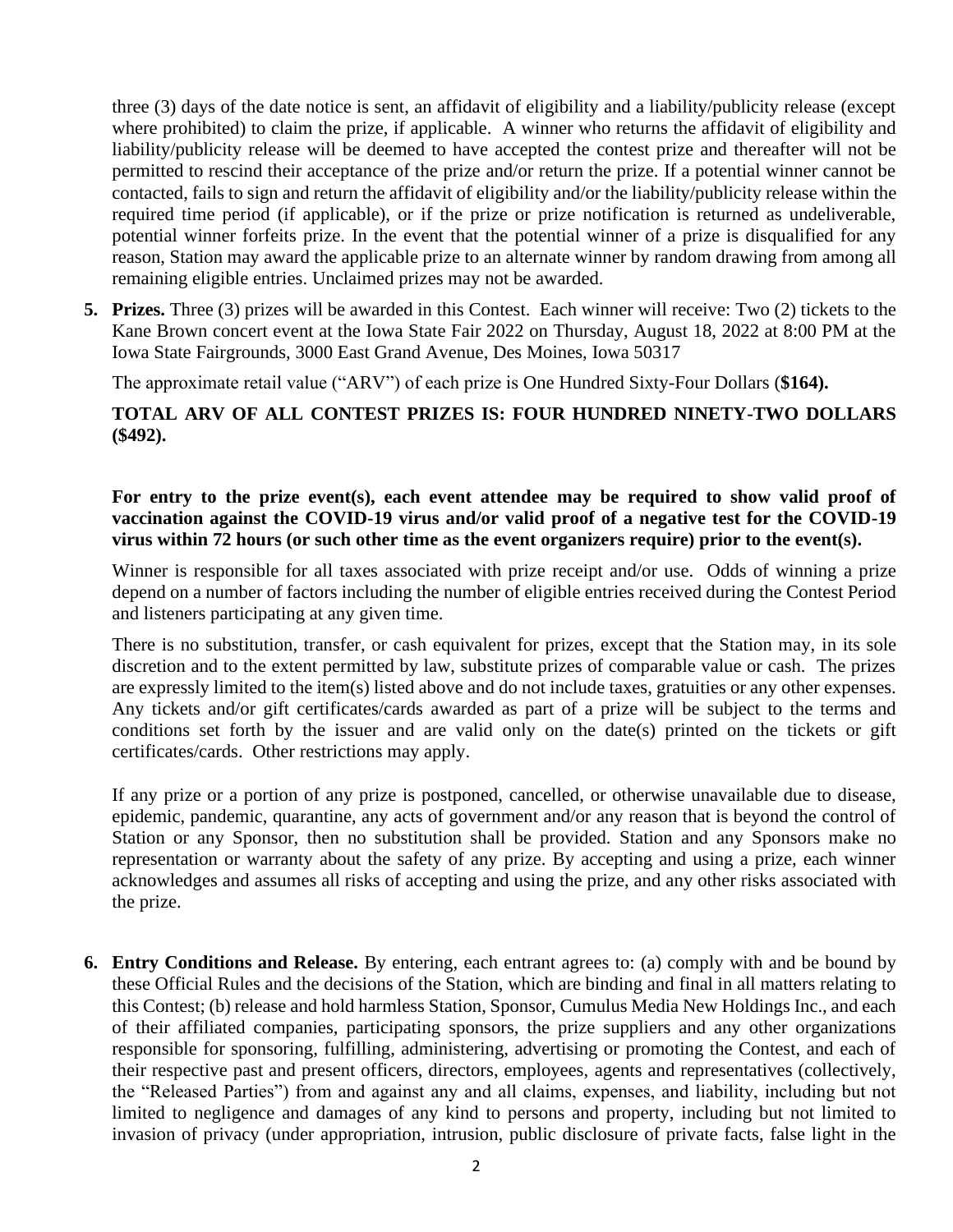public eye or other legal theory), defamation, slander, libel, violation of right of publicity, infringement of trademark, copyright or other intellectual property rights, property damage, or death or personal injury arising out of or relating to a entrant's entry, creation of an entry or submission of an entry, participation in the Contest, acceptance or use or misuse of prize (including any travel or activity related thereto) and/or the broadcast, exploitation or use of entry; and (c) indemnify, defend and hold harmless the Released Parties from and against any and all claims, expenses, and liabilities (including reasonable attorneys' fees) arising out of or relating to an entrant's participation in the Contest and/or entrant's acceptance, use, nonuse or misuse of the prize.

- **7. Publicity.** Participation in the Contest constitutes entrant's consent to use by the Station and its agent of entrant's name, likeness, photograph, voice, opinions, entry, and/or biographical information (including hometown and state) for promotional purposes in any media, worldwide, without further payment or consideration, unless otherwise prohibited by law.
- **8. Taxes.** All State, Local, Federal and/or other taxes, duties, tariffs, title fees, licensing fees, or other fees for prizes awarded become the sole responsibility of the winner. All those who win a prize or prizes valued \$600 or more in any given year will be issued an IRS Form 1099 to report their winnings.
- **9. General Conditions.** Station reserves the right to cancel, suspend and/or modify the Contest, or any part of it, if any fraud, technical failures or any other factor beyond Station's reasonable control impairs the integrity or proper functioning of the Contest, as determined by Station in its sole discretion. Station reserves the right in its sole discretion to disqualify any individual it finds to be tampering with the entry process or the operation of the Contest or to be acting in violation of these Official Rules or acting in an unsportsmanlike or disruptive manner. Any attempt by any person to deliberately undermine the legitimate operation of the Contest may be a violation of criminal and civil law, and, should such an attempt be made, Station reserves the right to seek damages from any such person to the fullest extent permitted by law. Station's failure to enforce any term of these Official Rules shall not constitute a waiver of that provision.
- **10. Limitations of Liability.** The Released Parties are not responsible for: (a) any incorrect or inaccurate information, whether caused by Station, Sponsor, entrants, printing errors or by any of the equipment or programming associated with or utilized in the Contest; (b) technical failures of any kind, including but not limited to malfunctions, interruptions, or disconnections in phone lines or network hardware or software; (c) unauthorized human intervention in any part of the entry process or the Contest; (d) technical or human error that may occur in the administration of the Contest or the processing of entries; or (e) any injury or damage to persons or property that may be caused, directly or indirectly, in whole or in part, from entrant's participation in the Contest or receipt or use, non-use or misuse of any prize. No more than the stated number of prizes will be awarded. In event that a production, technical, programming or other error causes more than stated number of prizes as set forth in these Official Rules to be claimed, Station reserves the right to award only the stated number of prizes by a random drawing among all legitimate, unawarded, eligible prize claims.
- **11. Disputes.** Entrant agrees that: (a) any and all disputes, claims and causes of action arising out of or connected with this Contest, or any prizes awarded, shall be resolved individually, without resort to any form of class action; (b) any and all disputes, claims and causes of action arising out of or connected with this Contest, or any prizes awarded, shall be resolved exclusively by the United States District Court or the appropriate state court located in the Station's listening area; (c) any and all claims, judgments and awards shall be limited to actual out-of-pocket costs incurred, including costs associated with entering this Contest, but in no event attorneys' fees; and (d) under no circumstances will entrant be permitted to obtain awards for, and entrant hereby waives all rights to claim punitive, incidental and consequential damages and any other damages, other than for actual out-of-pocket expenses, and any and all rights to have damages multiplied or otherwise increased. SOME JURISDICTIONS DO NOT ALLOW THE LIMITATIONS OR EXCLUSION OF LIABILITY FOR INCIDENTAL OR CONSEQUENTIAL